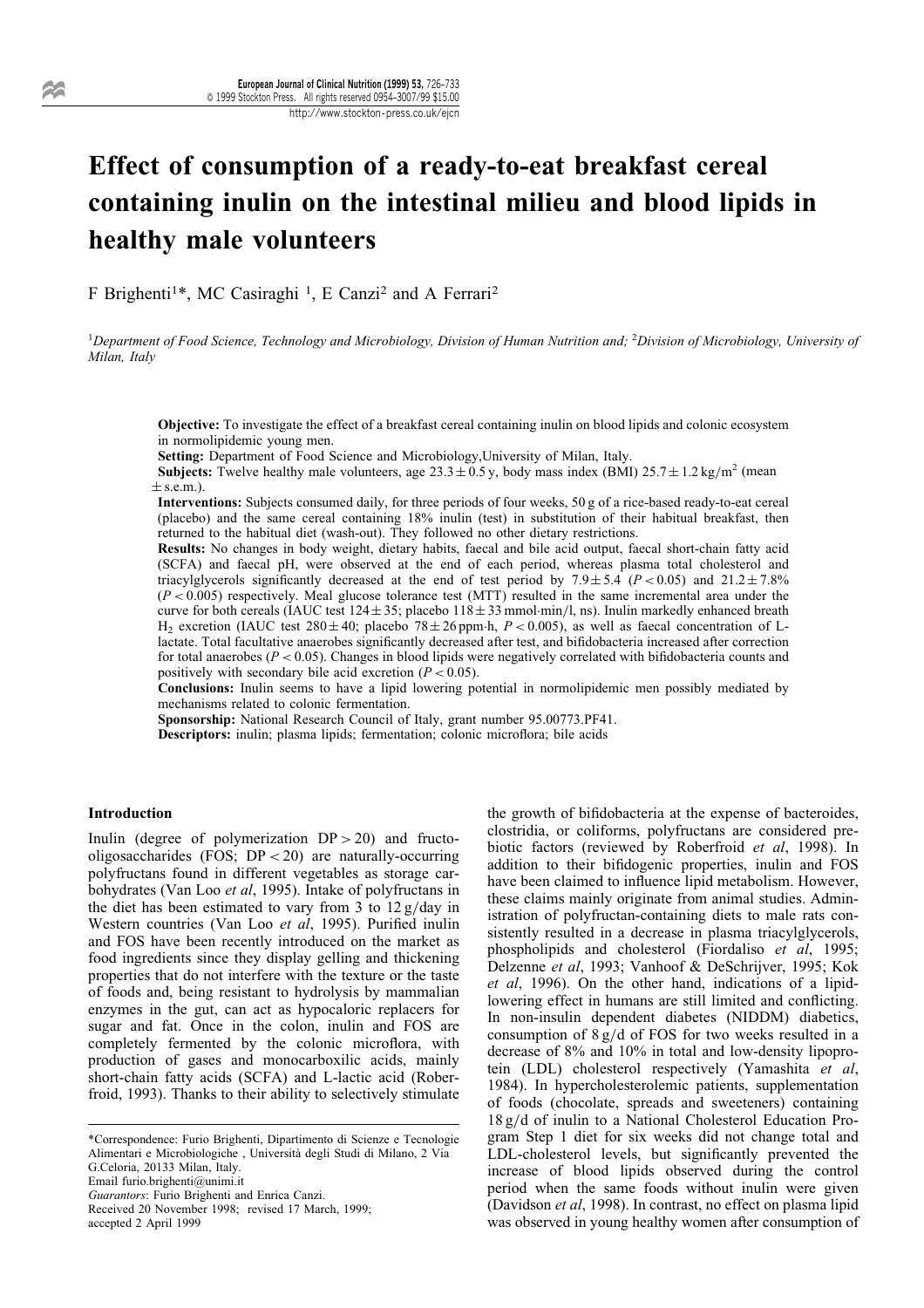$14 \text{ g}/d$  of inulin incorporated into a fat spread for 4 weeks (Pedersen et al, 1997). Therefore, the potential of polyfructans as functional ingredients able to reduce blood lipid levels in the general population, as well as the mechanisms of action, remain to be elucidated.

The present study was performed to investigate the effect on the lipid metabolism of young healthy men during a fourweek ingestion of a ready-to-eat (RTE) breakfast cereal containing inulin. This effect was also studied in relation to changes in the colonic microflora, metabolites of bacterial fermentation and bile acid excretion.

## Subjects and methods

Young, healthy male volunteers were recruited for the study by posting adverts in the students' room of the Faculty of Agriculture of the University of Milan. Candidates were selected to meet the following inclusion criteria: normal body weight or moderately overweight (body mass index (BMI)  $> 20$  and  $< 30 \text{ kg/m}^2$ ); normal dietary habits, excluding vegetarianism or therapeutic diets; low to normal physical exercise  $( $60 \text{ min}$  exercise three times per week);$ no drug therapy, including any kind of food supplements; normal or moderately raised blood lipids (fasting triacylglycerols  $\langle 2.0 \text{ mmol/l}, \text{fasting plasma cholesterol} \rangle$  $<$  5.5 mmol/l). Twelve male volunteers, (age  $23.3 \pm 0.5$  y, BMI  $25.7 \pm 1.2 \text{ kg/m}^2$  (mean  $\pm$  sem)) were selected and studied for a total of twelve weeks after having signed an informed consent form. During the first four weeks they were asked to consume daily 50 g of a RTE rice cereal plus 200 ml of 2% fat milk (placebo), and during the second four weeks 50 g of a RTE rice cereal containing inulin (test) and the same amount of milk in partial or total substitution of their habitual breakfast (basal). Subjects were not aware of the differences between the cereals, which were indistinguishable regarding their organoleptic qualities. During the last four weeks they returned to their habitual diet (washout). They followed no other dietary restrictions. During the entire study volunteers were asked to maintain an identical pattern of physical activity, not to change drastically their diet and not to take antibiotics and other drugs or dietary supplements. Volunteers were asked to came to the laboratory four times during the study *(i.e.* baseline, end of placebo, end of test, and end of wash-out periods) in the morning after an overnight fast. At baseline and at the end of each period, 20 ml of blood were taken by venipuncture for lipid analysis. Fasting total cholesterol, high-density lipoprotein cholesterol (HDL) and total triacylglycerols (TAG) were determined on serum samples stored at  $-20$ °C using a dedicated automatic analyser (Kone Specific Selective Chemistry Analyser, KONE Instruments S.A, Evry, France). LDL cholesterol was derived by using the Friedewald formula.

Volunteers then underwent a physical examination and answered a semiquantitative food frequency questionnaire to estimate food habits during the previous month. The questionnaire, designed and validated to evaluate food intake from typical Italian food patterns (Fidanza et al, 1995), was administered by the same trained dietician. The protocol of the study followed the rules of the University of Milan Ethical Committee.

#### Cereals

The inulin used in this study (Fibruline Instant, Cosucra, Momalle, Belgium) was a mixture of linear  $\beta$  (2 $\rightarrow$ 1)

fructose polymers, with an average DP of 7 fructosyland 1 glucosyl residues, purified from chicory root. According to the supplier, at least 30% of the product had a degree of polymerization of 30 sugar units or more, and therefore should be considered as a mixture of inulin and FOS. Inulin was incorporated at a level of 18% (dry weight) in the test cereal, prepared by puffing a dough made with rice flour, salt, sucrose, maltodextrins, and water in a single-screw extrusion pilot plant. The placebo cereal contained the same ingredients apart from inulin.

#### Intestinal habits and faecal composition

Intestinal habits were estimated using a self-administered questionnaire, filled in by subjects at the beginning of the study and during the last 3 d (Friday, Saturday and Sunday) of the third week of the placebo and test periods. After each defecation subjects marked the weight of faeces, measured on a portable electronic scale provided for them, and answered questions about the ease of defecation and faeces consistency (linear scale) and about abdominal pain and flatulence (yes or no).

The pH was measured directly on the sample with a pH electrode (mod. pHM 83 Autocal, Biorad). Faecal short chain fatty acids (SCFAs) were measured on the supernatant obtained by centrifugation of faeces diluted  $1:1 \text{ v/v}$ with saline, using an HPLC method after vacuum distillation (Scheppach et al, 1987). Faecal L-lactic acid was measured after further dilution with saline by means of a dedicated analyser (Yellow Spring Inst. model 2300, Yellow Spring, Ohio).

## Faecal microbial analysis

At baseline and on the fourth day of the last week of each period, a sample of about 40 g of fresh faeces was taken from the first stool passed in the morning, and delivered to the laboratory within an hour from defecation.

The faecal specimen was immediately processed under strict anaerobic conditions in an anaerobic cabinet (Forma Scientific, Marietta, Ohio, USA) under an atmosphere of  $N_2:H_2:CO_2/85:10:5 \text{ v/v. A sub-sample of about } 5 \text{ g was}$ suspended in 50 ml of prereduced dilution blank (Holdeman & Moore, 1973) and homogenized; serial tenfold dilutions to 10<sup>10</sup> were subsequently performed in the same dilution blank. Microbial quantitative and qualitative analyses were performed using selective growth media, by examining the following microbial groups: total anaerobes on blood agar (Holdeman & Moore, 1973), total facultative anaerobes on Difco Tryptic Soy agar, bifidobacteria on NPNL-agar (Teraguchi et al, 1978), Bacteroidaceae on kanamycin-vancomycin blood agar medium (Finegold et al, 1971), clostridia on sulfite  $-polymixin – milk agar$ medium (Mevissen-Verhage et al, 1982), and coliforms on Difco levine - eosine - methylene - blue agar. All media used for cultivation of anaerobe micro-organisms were prereduced in the anaerobic cabinet for 48 h before use. Microorganisms were classified on the basis of morphological, cultural and physiological properties according to V.P.I. Anaerobe Laboratory Manual (Holdeman & Moore, 1973). Microbial counts were reported to the dry weight of the faecal inoculum, determined by placing 5-ml aliquots of the initial suspension in weighing bottles and drying in an oven at  $100^{\circ}$ C until constant weight.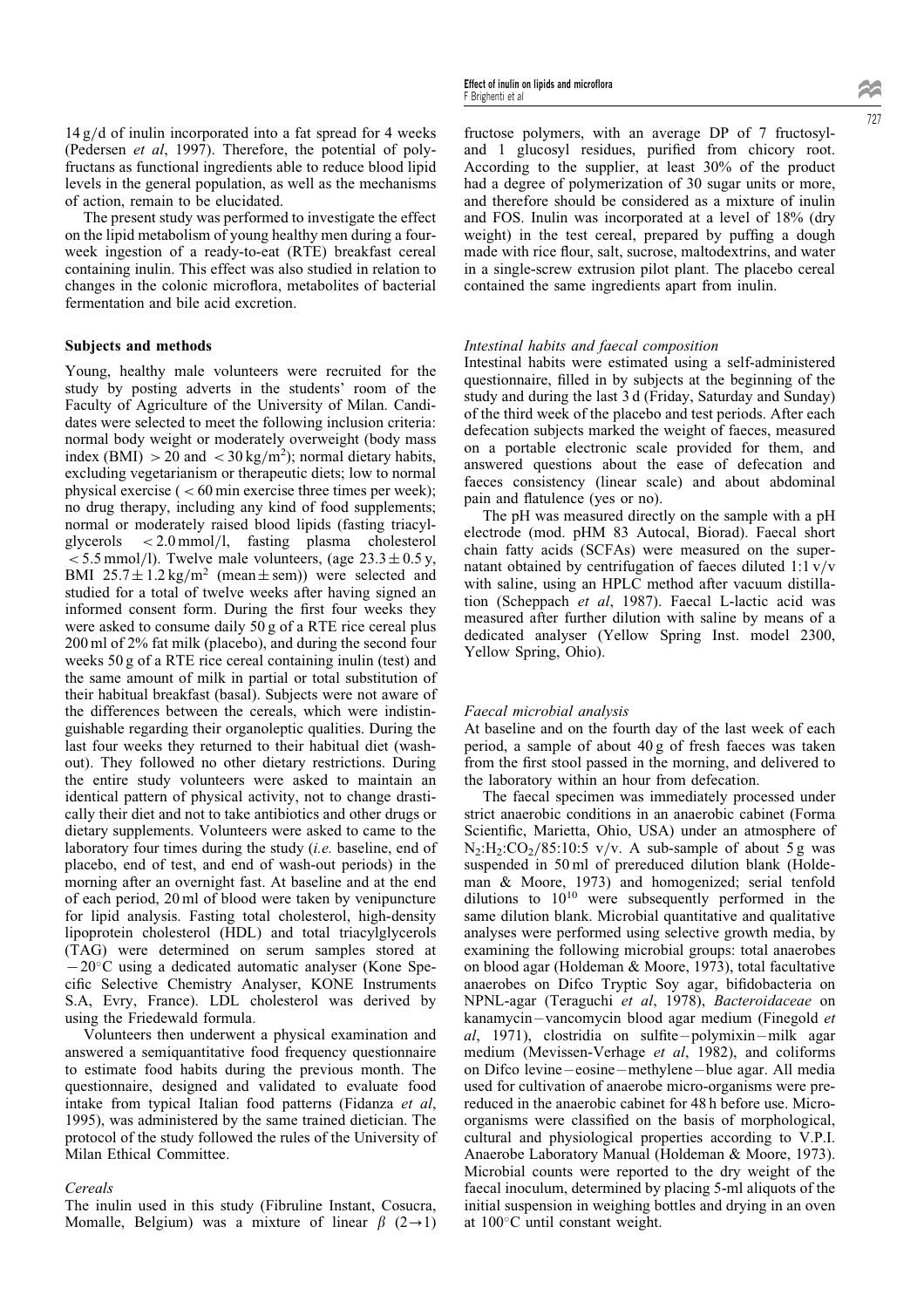## Bile acids analysis

Stools passed from  $20:00$  of the fourth to  $20:00$  of the fifth day of the last week of placebo and test periods were collected by subjects, immediately frozen in specific containers, and delivered to the laboratory. After homogenization, a sample of about 50 g was freeze-dried, weighed and 200 mg of dry sample were analysed for bile acid concentration after ethanol extraction, DEAE-Sephadex A-25 chromatography, methylation and silanization, according to Korpela et al (1986), using cholanic acid as internal standard. Analyses were performed using a Varian mod.  $3300$  gas-chromatograph fitted with FID detector, split/ splitless injector and a SPB-1 capillary column  $(30 \text{ m} \times 0.32 \text{ mm}$  i.d., 0.25  $\mu$ m film thickness; Supelco, Bellafonte, USA). Concentrations of the individual bile acids were then reported to the initial faecal specimen and expressed as umoles excreted over the 24 h.

#### Breath hydrogen day profile

On three occasions, the volunteers were given a breakfast containing RTE cereals and were followed for the next 13 h to assess colonic fermentation before and after adaptation to inulin. Placebo cereal was given once at baseline, and test cereal was given twice, at the end of placebo period and at the end of test period. Fasting, and at hourly intervals for 13 h after breakfast, forced end-expiratory samples of alveolar air were collected by the subjects using a dedicated plastic bag (GaSampler, Quintron, Milwaukee, WI, USA) into 30 ml plastic syringes with a three-way stopcocks, and analysed for hydrogen concentration with a clinical analyser (Quintron, mod. CM2, Milwaukee, WI, USA). All subjects consumed the same lunch containing few fermentable carbohydrates (white bread, roast-beef, mayonnaise, clear fruit juice) on each of the test days 5 h after the start of breakfast. In addition, they were asked to abstain from cigarette smoking, sleeping and intense physical activity throughout the test day to avoid interference with the  $H<sub>2</sub>$ breath test (Thompson et al, 1985). Incremental areas under the curve (IAUC) were calculated using the trapezoidal rule.

#### Glucose tolerance test

Another group of seven healthy volunteers (four females and three males,  $28.8 \pm 0.8$  y, BMI  $25.1 \pm 1.2$  kg/m<sup>2</sup>) were enrolled to test the acute effect of cereals on glucose metabolism. After an overnight fast they received, on different mornings and in random order, isoglucidic amounts of test or placebo cereals or bread (40 g of total carbohydrates), plus 200 ml 2% fat milk. Finger prick blood samples were obtained with Glucolet lancets after fasting and at 15, 30, 45, 60, 90, 120, 150 and 180 min after the start of breakfast for the measurement of whole blood glucose with an automatic analyser (Yellow Spring Inst. model 2300 STAT, Yellow Spring, OH, USA). Incremental areas under the 180 min blood glucose curves were used to compare glucose responses of the breakfasts and to calculate the glycaemic index (GI) (Brighenti et al, 1995) of placebo and test cereals.

## **Statistics**

Results are expressed as mean  $\pm$  s.e.m. Differences in glycaemic indices and bile acid excretion between the placebo and test cereals, and in IAUCs of the breath hydrogen day profile at the beginning and end of inulin supplementation were assessed by paired Student's *t*-test (two tail). Blood lipids, bacterial counts, faecal SCFA and L-lactate concentration values at the different time points were submitted to repeated measures analysis of variance (RM-ANOVA), followed, when appropriate, by analysis of covariance (RM-ANCOVA) using changing covariates. Specific differences among treatments were evaluated by applying the Tukey honest significant difference *post-hoc* test. Univariate relationships between blood lipids and faecal composition were evaluated by Pearson's regression analysis, pooling together the data for different treatments. Analyses were performed on a PC using the StatSoft Statistica Package for Windows (release 4.5, StatSoft Inc., Tulsa, OK, USA).

## Results

Each participant completed both limbs of the study. All cereals were eaten and the same level of physical activity was maintained throughout the placebo and test periods. Body weight did not change during the study (basal 78.4  $\pm$  4.8; placebo 78.3  $\pm$  4.3; test 78.4  $\pm$  4.2 kg; ns).

#### Dietary and intestinal habits

Dietary habits slightly changed from basal in that the calories consumed at breakfast increased by 69.4 and 75.6% during the placebo and test periods respectively  $(P < 0.02)$  (Table 1). No other dietary changes could be appreciated, especially for nutrients known to affect lipid levels, namely alcohol, soluble fibre, simple sugars, cholesterol, saturated and polyunsaturated fatty acids. Intestinal habits were not affected by test or placebo cereals. Some increase in flatulence was occasionally reported after consuming the test cereal but this side effect was well tolerated. The test did not induce abdominal pain, increase faecal weight or number of bowel movements compared to the basal and placebo (Table 2). One subject was not able to provide the faecal specimen within 1 h from defecation at

Table 1 Intakes of nutrients that can affect lipid levels at basal and after placebo and test periods  $(n = 12)$ 

|                             | Basal             | Placebo          | <b>Test</b>      |
|-----------------------------|-------------------|------------------|------------------|
| Energy $(MJ/d)$             |                   |                  |                  |
| Total                       | $(8.46 \pm 0.63)$ | $9.54 \pm 0.46$  | $9.40 \pm 0.70$  |
|                             | $(5.88 - 11.72)$  | $(7.08 - 11.75)$ | $(6.76 - 13.99)$ |
| From breakfast <sup>a</sup> | $0.79 \pm 0.22$   | $1.34 \pm 0.06$  | $1.39 \pm 0.07$  |
|                             | $(0.00-1.96)$     | $(1.14 - 1.69)$  | $(1.14 - 1.89)$  |
| From alcohol                | $3.47 \pm 1.4$    | $2.45 \pm 1.13$  | $3.71 \pm 1.54$  |
| $(\%$ of total)             | $(0.00 - 12.15)$  | $(0.00 - 11.97)$ | $(0.00 - 15.06)$ |
| Lipids $(g/d)$              |                   |                  |                  |
| Total                       | $72.3 \pm 7.7$    | $82.6 \pm 4.3$   | $80.7 \pm 8.5$   |
|                             | $(37.8 - 115.2)$  | $(55.5 - 103.0)$ | $(39.0 - 136.4)$ |
| Saturated                   | $23.6 \pm 3.4$    | $25.4 \pm 1.8$   | $26.4 \pm 3.1$   |
|                             | $(11.3 - 43.3)$   | $(16.7 - 35.0)$  | $(14.6 - 40.9)$  |
| Polyunsaturated             | $9.3 \pm 1.2$     | $9.5 \pm 0.6$    | $9.7 \pm 1.0$    |
|                             | $(6.0 - 17.0)$    | $(7.0 - 12.2)$   | $(3.9 - 15.3)$   |
| Cholesterol $(mg/d)$        | $243.9 \pm 42.6$  | $243.1 \pm 32.2$ | $257.2 + 45.0$   |
|                             | $(83.6 - 432.0)$  | $(94.5 - 460.0)$ | $(88.1 - 462.0)$ |
| Simple sugars $(g/d)$       | $89.2 \pm 12.4$   | $80.7 \pm 9.5$   | $79.7 \pm 11.3$  |
|                             | $(28.7 - 134.1)$  | $(44.0 - 135.0)$ | $(34.2 - 144.3)$ |
| Dietary fibre $(g/d)$       |                   |                  |                  |
| Total                       | $18.5 \pm 1.5$    | $20.4 \pm 1.4$   | $19.5 \pm 2.2$   |
|                             | $(12.4 - 30.0)$   | $(11.7 - 27.7)$  | $(11.7 - 36.1)$  |
| Soluble                     | $6.6 \pm 0.7$     | $7.5 \pm 0.5$    | $7.2 \pm 0.8$    |
|                             | $(4.4 - 11.7)$    | $(4.3 - 9.8)$    | $(4.3 - 12.2)$   |

RM-ANOVA:  ${}^{3}F$  (2,18) = 5.55,  $P = 0.0132$ ; basal different from placebo and test  $P < 0.05$ .

728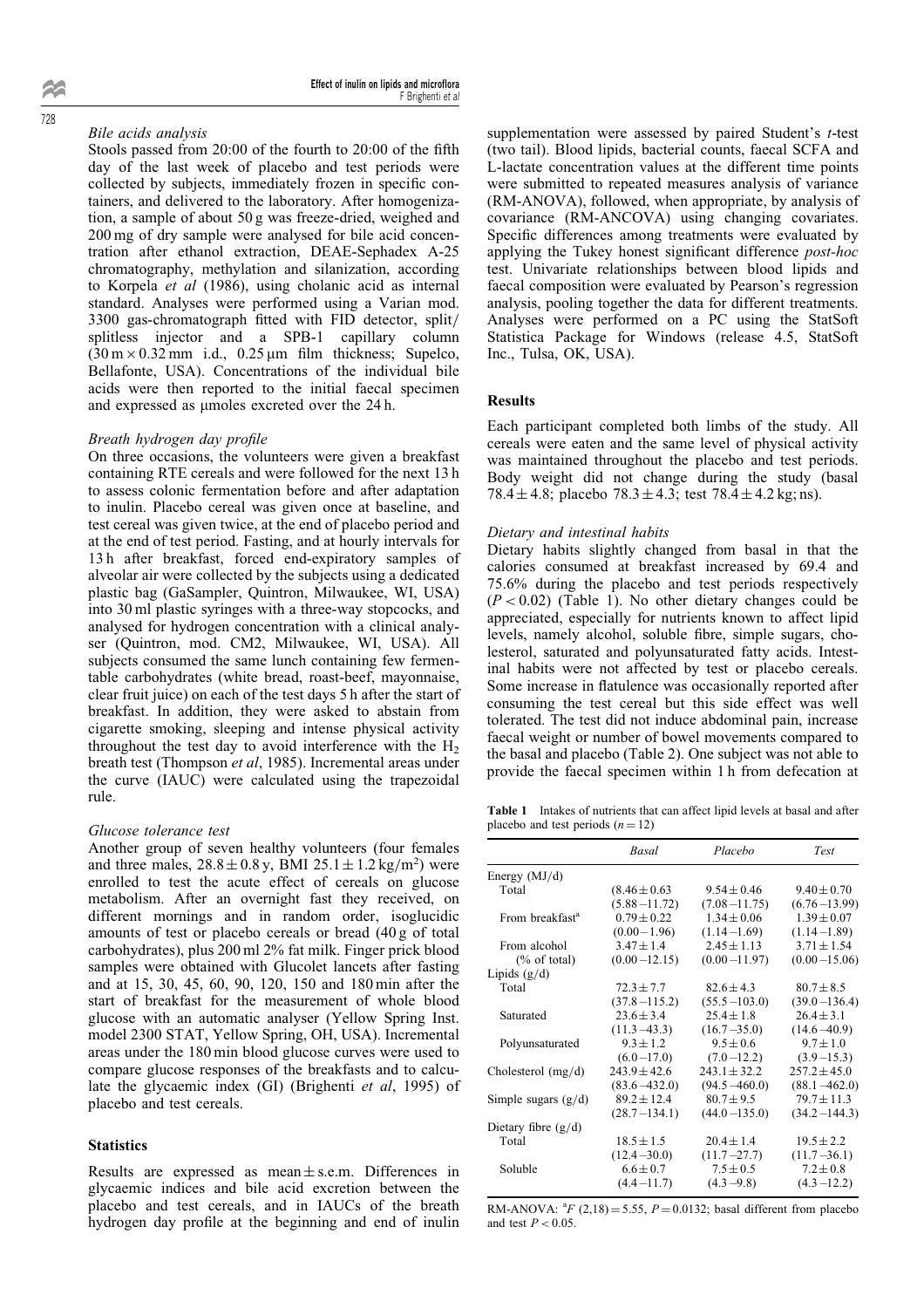the end of the test period, one subject did not collect a complete 24 h specimen at the end of placebo and test periods, and three subjects did not provide enough samples for acid analysis at the end of the placebo and test periods, and were thus excluded from the relative calculations.

#### Faecal analyses

The results of pH and bacteria counts for the 11 volunteers that provided the samples are shown in Table 3. The pH did not change between treatments. Compared to basal, total facultative anaerobes were lower at the end of test, and clostridia were higher at the end of wash-out. Bifidobacteria tended to be higher at the end of the test period, and this difference became significant, compared to placebo, after controlling for total anaerobes as the changing covariate ( $P < 0.05$ ). The results of faecal acid concentration for the nine volunteers that provided the samples are shown in (Table 4). The concentration of different SCFAs calculated on wet weight basis tended to be lower, though not significantly, at the end of test compared to all other treatments, whereas L-lactate at the end of test was more than twice that of placebo  $(P < 0.05)$  and more than three times that of Basal and wash-out  $(P < 0.005)$ . The total excretion of individual and total bile acids over the day at the end of placebo and test periods for the 11 subjects that provided all samples are shown in Table 5. Total bile acid excretion was not different between the two treatments. Primary bile acid increased, and secondary bile acid decreased after test compared to placebo, even though the differences were not statistically significant due to the large variability among individuals.

Table 2 Intestinal habits at basal and after placebo and test periods.

|                          | Basal             | Placebo          | <b>Test</b>      |
|--------------------------|-------------------|------------------|------------------|
| Faecal weight $(g/d)$    | $168.6 \pm 15.6$  | $159.3 \pm 17.6$ | $155.6 \pm 13.8$ |
|                          | $(101.0 - 275.0)$ | $(61.0 - 265.0)$ | $(93.0 - 220.0)$ |
| Faecal dry weight $(\%)$ | $23.5 + 2.3$      | $21.38 \pm 1.7$  | $21.11 \pm 2.0$  |
|                          | $(8.99 - 34.7)$   | $(11.5 - 29.0)$  | $(12.6 - 34.6)$  |
| Bowel movements/d        | $1.2 + 0.1$       | $1.1 \pm 0.1$    | $1.3 \pm 0.1$    |
|                          | $(1.0 - 2.3)$     | $(1.0 - 1.3)$    | $(1.0 - 1.6)$    |

## Blood lipids

The results of the lipid study for all the 12 volunteers are shown in (Table 6). The treatment had an affect on total cholesterol and TAG concentrations: test being significantly lower than basal for cholesterol and lower than basal and placebo for TAG  $(P < 0.05)$ . Interestingly, the TAG levels remained significantly low, compared to the basal value ( $P < 0.05$ ), after one month of cessation of inulin supplementation (wash-out) when all other parameters had returned to the basal level. From regression

**Table 4** SCFAs in the periods of the study  $(n = 9)$ 

|                           | Basal<br>$(\mu mmol/g\ ww)$ | Placebo<br>$(\mu mol/g$ ww) | Test<br>$(\mu mol/g \, ww)$ | Wash-out<br>$(\mu mol/g \, ww)$ |
|---------------------------|-----------------------------|-----------------------------|-----------------------------|---------------------------------|
| $L$ -lactate <sup>a</sup> | $1.93 \pm 0.53$             | $3.21 \pm 1.25$             | $7.39 \pm 1.03$             | $2.06 \pm 1.54$                 |
|                           | $(0.00 - 4.44)$             | $(0.00 - 12.21)$            | $(3.55 - 12.77)$            | $(0.00 - 14.21)$                |
| Acetate                   | $39.49 \pm 6.70$            | $42.93 \pm 5.68$            | $33.26 \pm 3.66$            | $48.70 \pm 8.32$                |
|                           | $(15.79 - 72.42)$           | $(14.17 - 6.76)$            | $(15.69 - 50.94)$           | $(9.46 - 85.81)$                |
| Propionate                | $16.46 \pm 3.80$            | $14.87 \pm 2.41$            | $11.99 \pm 2.66$            | $16.38 \pm 2.99$                |
|                           | $(7.79 - 44.71)$            | $(5.12 - 30.69)$            | $(5.18 - 30.95)$            | $(3.29 - 32.66)$                |
| Butyrate                  | $16.25 \pm 2.60$            | $15.28 \pm 2.57$            | $12.82 \pm 2.34$            | $18.62 \pm 2.84$                |
|                           | $(6.95 - 30.37)$            | $(3.84 - 28.73)$            | $(2.94 - 22.27)$            | $(3.28 - 29.54)$                |

RM-ANOVA:  ${}^{3}F$  (3,24) = 6.65,  $P = 0.0020$ ; test different from basal and wash-out  $P < 0.005$ ; from placebo  $P < 0.05$ 

Table 5 Bile acid excretion after placebo and test periods

|                           | Placebo<br>$\mu$ mol/d | <b>Test</b><br>$\mu$ mol/d |
|---------------------------|------------------------|----------------------------|
| Cholic acid               | $2.78 \pm 6.16$        | $152.82 + 324.26$          |
|                           | $(0.00 - 19.90)$       | $(0.00 - 958.90)$          |
| Chenodeoxycholic acid     | $8.44 \pm 11.34$       | $93.27 \pm 180.69$         |
|                           | $(0.00 - 34.13)$       | $(0.00 - 455.64)$          |
| Deoxycholic acid          | $299.35 + 359.22$      | $195.49 \pm 181.92$        |
|                           | $(0.00 - 1099.33)$     | $(4.49 - 539.49)$          |
| Lithocholic acid          | $229.40 \pm 191.12$    | $140.02 \pm 78.63$         |
|                           | $(30.43 - 640.08)$     | $(66.38 - 334.15)$         |
| Total bile acids          | $544.11 \pm 536.10$    | $603.14 + 654.44$          |
|                           | $(30.43 - 1760.11)$    | $(87.71 - 2138.53)$        |
| Total primary bile acids  | $11.22 \pm 16.21$      | $246.09 + 501.32$          |
|                           | $(0.00 - 54.03)$       | $(0.00 - 1414.99)$         |
| Total secondary bile acid | $532.88 + 542.75$      | $357.05 + 234.18$          |
|                           | $(30.43 - 1760.11)$    | $(83.45 - 783.65)$         |

| <b>Table 3</b> Faecal bacteria counts and pH in the periods of the study $(n=11)$ |  |  |  |  |  |  |  |  |  |  |  |  |  |  |
|-----------------------------------------------------------------------------------|--|--|--|--|--|--|--|--|--|--|--|--|--|--|
|-----------------------------------------------------------------------------------|--|--|--|--|--|--|--|--|--|--|--|--|--|--|

|                             | Basal                | Placebo              | Test                 | Wash-out          |
|-----------------------------|----------------------|----------------------|----------------------|-------------------|
|                             | $(\log CFU/g \, dw)$ | $(\log CFU/g \, dw)$ | $(\log CFU/g \, dw)$ | (log CFU/g dw)    |
| Bacterial count             |                      |                      |                      |                   |
| Total facultative           | $9.29 \pm 0.20$      | $9.09 \pm 0.21$      | $8.52 \pm 0.25$      | $9.01 \pm 0.23$   |
| anaerobes <sup>a,b</sup>    | $(8.17 - 10.04)$     | $(8.49 - 10.55)$     | $(7.33 - 10.39)$     | $(7.81 - 10.12)$  |
| Total anaerobes             | $11.19 \pm 0.34$     | $11.77 \pm 0.10$     | $11.64 \pm 0.10$     | $11.56 \pm 0.07$  |
|                             | $(9.23 - 12.48)$     | $(11.22 - 12.20)$    | $(11.05 - 12.06)$    | $(11.22 - 11.87)$ |
| Bifidobacteria <sup>c</sup> | $10.74 \pm 0.10$     | $10.66 \pm 0.11$     | $10.99 \pm 0.11$     | $10.69 \pm 0.09$  |
|                             | $(10.28 - 11.30)$    | $(9.88 - 11.04)$     | $(10.48 - 11.57)$    | $(10.30 - 11.21)$ |
| <b>Bacteroides</b>          | $10.51 \pm 0.20$     | $11.00 \pm 0.13$     | $10.75 \pm 0.14$     | $10.89 \pm 0.06$  |
|                             | $(9.52 - 11.42)$     | $(10.17 - 11.61)$    | $(9.98 - 11.43)$     | $(10.54 - 11.24)$ |
| Clostridia <sup>d</sup>     | $7.23 \pm 0.54$      | $8.70 \pm 0.45$      | $8.82 \pm 0.26$      | $8.91 \pm 0.44$   |
|                             | $(4.15 - 9.78)$      | $(6.16 - 9.81)$      | $(7.56 - 10.09)$     | $(5.15 - 10.27)$  |
| Coliforms                   | $8.83 \pm 0.24$      | $8.42 \pm 0.21$      | $7.98 \pm 0.27$      | $8.31 \pm 0.33$   |
|                             | $(7.59 - 9.85)$      | $(7.60 - 9.86)$      | $(6.48 - 9.19)$      | $(6.59 - 10.16)$  |
| pH                          | $6.5 \pm 0.2$        | $6.8 \pm 0.2$        | $6.3 \pm 0.2$        | $6.8 \pm 0.1$     |
|                             | $(5.5 - 7.5)$        | $(6.0 - 7.5)$        | $(5.5 - 7.5)$        | $(6.0 - 7.5)$     |

RM-ANOVA:  ${}^{a}F(3,30) = 4.22$ ,  $P = 0.0133$ ; test different from basal  $P < 0.01$ .  ${}^{d}F(3,30) = 3.49$ ,  $P = 0.0278$ ; wash-out different from basal  $P < 0.05$ . RM-ANCOVA (total anaerobes):  ${}^bF$  (3,27) = 3.11, P = 0.0492; test different from basal P < 0.01.  ${}^cF$  (3,27) = 3.39, P = 0.0322; test different from placebo  $P < 0.05$ .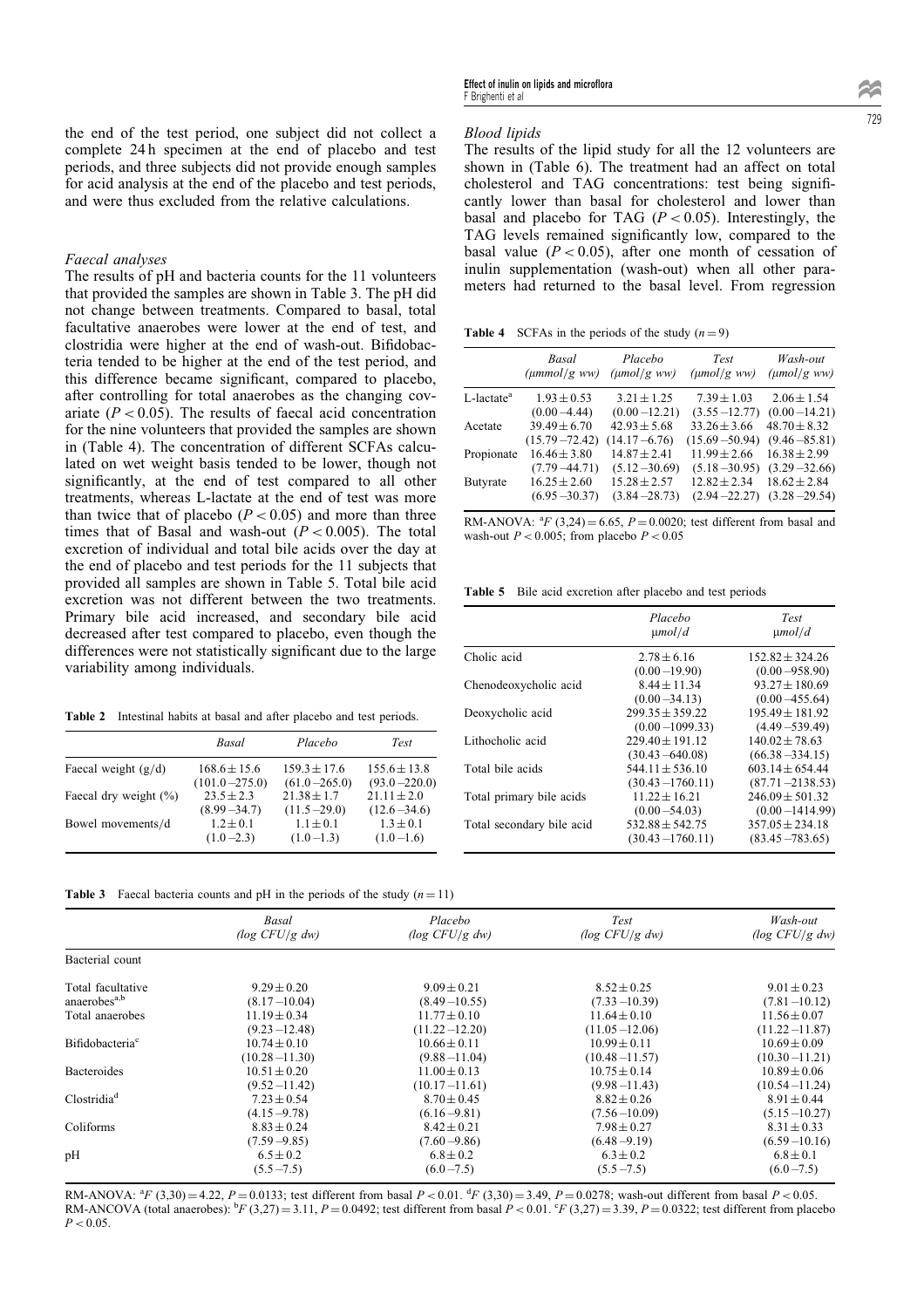730

|  | <b>Table 6</b> Plasma lipids in the periods of the study $(n=12)$ |
|--|-------------------------------------------------------------------|
|--|-------------------------------------------------------------------|

|                               | Basal<br>(mmol/l) | Placebo<br>(mmol/l) | <b>Test</b><br>(mmol/l) | Wash-out<br>(mmol/l)            |
|-------------------------------|-------------------|---------------------|-------------------------|---------------------------------|
| Cholesterol                   |                   |                     |                         |                                 |
| Total <sup>a</sup>            | $4.24 \pm 0.22$   | $4.10 \pm 0.23$     | $3.89 \pm 0.19$         | $4.14 \pm 0.16$                 |
|                               | $(2.97 - 5.17)$   | $(2.61 - 5.19)$     | $(2.38 - 4.73)$         | $(3.13 - 5.01)$                 |
| LDL.                          | $2.58 + 0.21$     | $2.48 \pm 0.20$     | $2.31 \pm 0.21$         | $2.53 \pm 0.17$                 |
|                               | $(1.42 - 3.64)$   | $(1.11 - 3.36)$     | $(1.01 - 3.18)$         | $(1.60 - 3.28)$                 |
| HDL                           | $1.26 \pm 0.04$   | $1.23 \pm 0.06$     | $1.30 \pm 0.08$         | $1.33 \pm 0.06$                 |
|                               | $(0.93 - 1.47)$   | $(0.78 - 1.68)$     | $(0.93 - 1.83)$         | $(1.01 - 1.60)$                 |
| Total/HDL ratio               | $3.41 \pm 0.21$   | $3.39 \pm 0.21$     | $3.14 \pm 0.26$         | $3.19 \pm 0.18$                 |
|                               | $(2.30 - 4.65)$   | $(2.02 - 4.48)$     | $(1.84 - 4.50)$         | $(2.19 - 4.29)$                 |
| Triacylglycerols <sup>b</sup> | $0.84 \pm 0.09$   | $0.84 \pm 0.07$     | $0.61 \pm 0.05$         | $0.63 \pm 0.04$                 |
|                               | $(0.51 - 1.63)$   | $(0.45 - 1.34)$     |                         | $(0.40 - 0.97)$ $(0.46 - 0.89)$ |

RM-ANOVA:  ${}^{a}F(3,33) = 3.11$ ,  $P = 0.0394$ ; test different from basal  $P < 0.05$ ;  ${}^{b}F(3,33) = 5.46$ ,  $P = 0.0037$ ; test and wash-out different from basal and placebo  $P < 0.05$ .

 $LDL = low$ -density lipoprotein,  $HDL = high$  density lipoprotein.

analysis none of the faecal organic acids results significantly correlated to TAG levels, whereas a weak but significant positive association was found for butyrate with total and LDL cholesterol and a negative association for propionate with HDL cholesterol (Table 7).

Bile acid excretion over 24 h showed stronger relationships with blood lipids (Table 8). In particular, litocholic acid and total secondary bile acids showed a significant direct relationship with total cholesterol  $(P < 0.05)$  and triacylglycerols  $(P < 0.001)$  and an inverse relationship with total/HDL cholesterol ratio ( $P < 0.05$ ), whereas primary bile acids did not show any significant correlation. Blood lipids were also correlated with bacteria count (Table

9). In particular, bifidobacteria were negatively correlated to TAG, as well as total anaerobes. Bifidobacteria were also positively correlated to HDL cholesterol and, as a consequence, negatively correlated to the total/HDL cholesterol ratio. Finally, total facultative anaerobes were negatively correlated to total cholesterol.

## Breath hydrogen and glycaemic response

Placebo cereal gave virtually no increase in breath hydrogen concentrations at any time point (IAUC gen concentrations at any time point (IAUC  $78 \pm 26$  ppm h), whereas after test cereal the day profile showed a marked increase in breath hydrogen concentration, starting from 2 h after breakfast, reaching a maximum around 8 h and then decreasing almost to basal levels by hour 13 (Figure 1). Although the values were somewhat lower for the study performed at the end of test period compared to that performed at the beginning, there was no significant difference between the two trials with cereals containing inulin (IAUC  $311 \pm 51$  ppm h at the beginning *versus*  $280 \pm 41$  ppm  $\cdot$  h at the end; n.s.). The glycaemic responses of test and placebo cereals were virtually the same, and the calculated glycaemic indices were very high for starchy foods (placebo  $140.3 \pm 43.3$ ; test  $130.5 \pm 30.6\%$ of white bread) (Figure 2).

## Discussion

This study was planned to test the effects of consumption of a RTE cereal containing inulin on lipid metabolism and on colonic milieu in healthy young men. The study design was subject-blinded but not randomized, and we are aware that this design may introduce biases due to the lack of control

Table 7 Correlation coefficients between independent variables (faecal concentration of organic acids) and dependent variables (serum lipids). Data points are from nine subjects considered over four experimental times (total  $n = 36$ ), significance levels are reported as P

|            | Total cholesterol | LDL cholesterol | HDL cholesterol | Total/HDL ratio | Triacylglycerols |
|------------|-------------------|-----------------|-----------------|-----------------|------------------|
| L-Lactate  | $-0.1900$         | $-0.1373$       | $-0.1665$       | 0.0396          | $-0.0192$        |
|            | $P = 0.267$       | $P = 0.425$     | $P = 0.332$     | $P = 0.819$     | $P = 0.911$      |
| Acetate    | $-0.0454$         | 0.0369          | $-0.2082$       | 0.0903          | $-0.0263$        |
|            | $P = 0.793$       | $P = 0.831$     | $P = 0.223$     | $P = 0.600$     | $P = 0.879$      |
| Propionate | $-0.2366$         | $-0.1185$       | $-0.3863$       | 0.1150          | 0.0431           |
|            | $P = 0.165$       | $P = 0.491$     | $P = 0.020$     | $P = 0.504$     | $P = 0.803$      |
| Butyrate   | 0.3339            | 0.3405          | $-0.0473$       | 0.2534          | 0.2017           |
|            | $P = 0.047$       | $P = 0.042$     | $P = 0.784$     | $P = 0.136$     | $P = 0.238$      |

 $LDL = low$ -density lipoprotein,  $HDL = high$  density lipoprotein.

Table 8 Correlation coefficients between independent variables (daily excretion of bile acids) and dependent variables (serum lipids). Data points are from eleven subjects considered over two experimental times (placebo and test) total  $n = 22$ ), significance levels are reported as P

|                            | Total cholesterol | LDL cholesterol | HDL cholesterol | Total/HDL ratio | Triacylglycerols |
|----------------------------|-------------------|-----------------|-----------------|-----------------|------------------|
| Lithocholic acid           | 0.4736            | 0.4593          | $-0.2527$       | 0.5149          | 0.7265           |
|                            | $P = 0.026$       | $P = 0.032$     | $P = 0.256$     | $P = 0.014$     | $P = 0.001$      |
| Deoxycholic acid           | 0.3755            | 0.3511          | $-0.1631$       | 0.3922          | 0.6116           |
|                            | $P = 0.085$       | $P = 0.109$     | $P = 0.468$     | $P = 0.071$     | $P = 0.002$      |
| Chenodeoxycholic acid      | 0.0707            | 0.1278          | $-0.1670$       | 0.1542          | 0.0530           |
|                            | $P = 0.754$       | $P = 0.571$     | $P = 0.458$     | $P = 0.493$     | $P = 0.815$      |
| Cholic acid                | 0.0773            | 0.1200          | $-0.1318$       | 0.1310          | 0.0620           |
|                            | $P = 0.732$       | $P = 0.595$     | $P = 0.559$     | $P = 0.561$     | $P = 0.784$      |
| Total bile acids           | 0.3338            | 0.3528          | $-0.2351$       | 0.3965          | 0.4913           |
|                            | $P = 0.129$       | $P = 0.107$     | $P = 0.292$     | $P = 0.068$     | $P = 0.020$      |
| Total primary bile acids   | 0.0750            | 0.1229          | $-0.1446$       | 0.1395          | 0.0588           |
|                            | $P = 0.740$       | $P = 0.586$     | $P = 0.521$     | $P = 0.536$     | $P = 0.795$      |
| Total secondary bile acids | 0.4246            | 0.4048          | $-0.2068$       | 0.4537          | 0.6769           |
|                            | $P = 0.049$       | $P = 0.062$     | $P = 0.356$     | $P = 0.034$     | $P = 0.001$      |

 $LDL = low-density lipoprotein, HDL = high density lipoprotein.$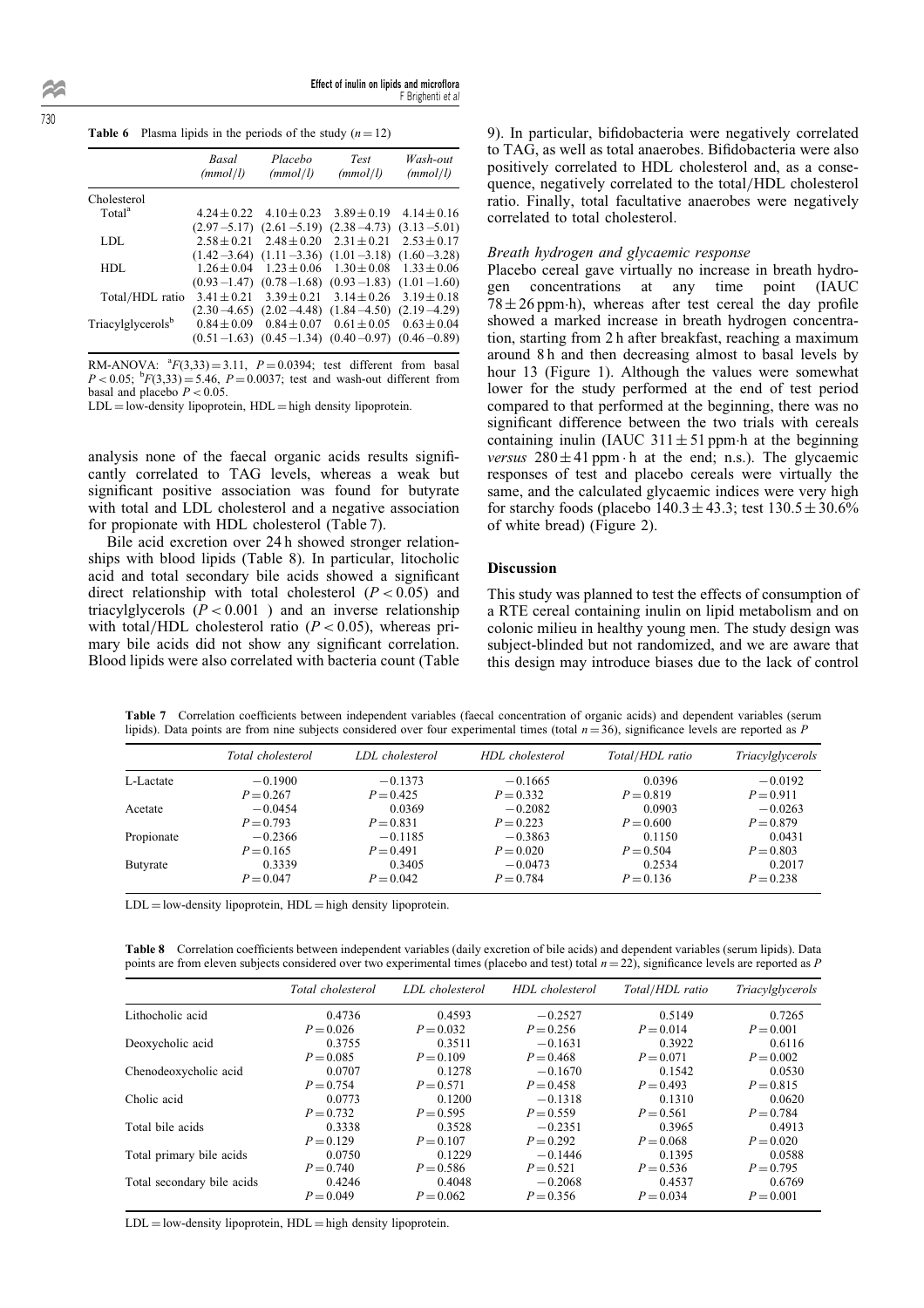Table 9 Correlation coefficients between independent variables (faecal bacteria counts) and dependent variables (serum lipids). Data points are from eleven subjects considered over four experimental times (total  $n = 44$ ), significance levels are reported as P

|                       | Total cholesterol | LDL cholesterol | HDL cholesterol | Total/HDL ratio | Triacylglycerols |
|-----------------------|-------------------|-----------------|-----------------|-----------------|------------------|
| <b>Bifidobacteria</b> | $-0.2234$         | $-0.2794$       | 0.3147          | $-0.3830$       | $-0.3110$        |
|                       | $P = 0.145$       | $P = 0.066$     | $P = 0.037$     | $P = 0.010$     | $P = 0.040$      |
| Clostridia            | 0.0577            | 0.1275          | $-0.1417$       | 0.1317          | $-0.0919$        |
|                       | $P = 0.710$       | $P = 0.410$     | $P = 0.359$     | $P = 0.394$     | $P = 0.553$      |
| Total facultative     | $-0.3257$         | $-0.2746$       | $-0.1791$       | $-0.1428$       | $-0.0643$        |
| anaerobes             | $P = 0.031$       | $P = 0.071$     | $P = 0.245$     | $P = 0.355$     | $P = 0.678$      |
| Coliforms             | $-0.1143$         | $-0.1542$       | 0.1452          | $-0.2026$       | $-0.0595$        |
|                       | $P = 0.460$       | $P = 0.318$     | $P = 0.347$     | $P = 0.187$     | $P = 0.701$      |
| Anaerobes             | $-0.2374$         | $-0.1691$       | $-0.0124$       | $-0.1727$       | $-0.3729$        |
|                       | $P = 0.121$       | $P = 0.272$     | $P = 0.936$     | $P = 0.262$     | $P = 0.013$      |
| <b>Bacteroides</b>    | $-0.1466$         | $-0.0722$       | $-0.0894$       | $-0.0532$       | $-0.2616$        |
|                       | $P = 0.342$       | $P = 0.641$     | $P = 0.564$     | $P = 0.732$     | $P = 0.086$      |

 $LDL = low$ -density lipoprotein,  $HDL = high$  density lipoprotein.



Figure 1 Daily breath- $H_2$  profiles after consumption of Placebo RTEcereals (basal) and at the beginning (inulin  $-day 1$ ) and at the end (inulin  $$ day 21) of test cereal.

of results. However, in this kind of study where the changes in the intestinal milieu are likely to be subjected to significant carry-over effects, a cross-over design is impractical unless treatments are separated by a wash-out period sufficient to reduce the sequence effect. As no information on a potential carry-over effect due to inulin consumption has been reported in the literature, we chose a design based on a four weeks period with a placebo cereal before inulin administration, followed by a wash-out period of four weeks to evaluate whether a carry-over effect of the treatment exists.

No changes in colonic habits were observed after the consumption of  $9 g/d$  of inulin incorporated in the test cereal. Wet and dry faecal weights, faecal SCFA concentration and pH, stool frequency and gastrointestinal symptoms reported by volunteers after consuming the test cereal were similar to placebo results, despite the fact that inulin markedly enhanced colonic fermentation, as demonstrated by the increase of both breath- $H_2$  concentration and faecal concentration of L-lactate at the end of the test period. In contrast, Gibson and Roberfroid (1995) found a small but



Figure 2 Glycemic responses after consumption of isoglucidic loads of white bread and of test and placebo cereals.

significant increase in faecal weight and nitrogen excretion after supplementation of  $15 g/d$  of inulin or FOS for 15 days. Such differences, which in any case indicate little if any effect of inulin on faecal mass, could be due to different amounts of fibre in the background diet.

If the effects of inulin on faecal excretion are unlikely to be relevant at these levels of intake, its effect on colonic microflora composition could be significant. Supplementation with FOS increases bifidobacteria and decreases bacteroides and clostridia in humans and in vitro experiments with faecal inocula (Roberfroid *et al*, 1998). Inulin seems to be less effective in changing the microflora profile although an increase in bifidobacteria has been systematically reported (Roberfroid et al, 1998). In our study, we found a small but significant effect of inulin in decreasing total facultative anaerobes and in increasing bifidobacteria after adjusting for total anaerobe counts, without changes in other microbial groups. The similarity of hydrogen levels in breath at the beginning and at the end of inulin supplementation, indirectly confirms that there was not substantial adaptation of  $H_2$ -producing species to the substrate. However, it should be pointed out that in our young subjects bifidobacteria counts were already high (10.7 log  $CFU/g d.w.$ ) at the beginning of the study. It is likely that in subjects harbouring a more varied microflora, such as the elderly, the changes in the proportion of microbial groups could be more relevant. The effect of inulin and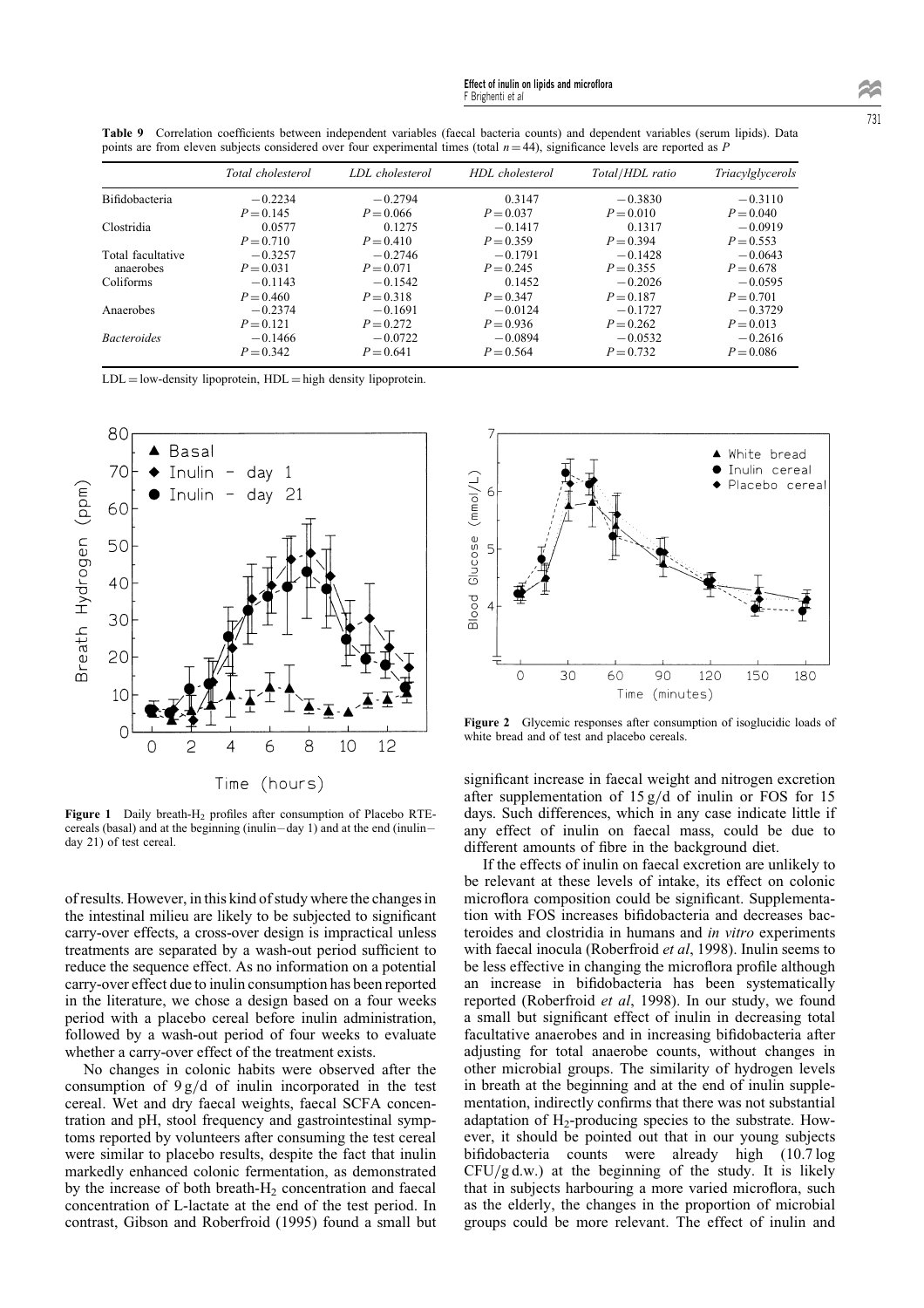FOS on serum lipids has been consistently reported in different animal studies using either rats (Levrat et al, 1991, Delzenne et al, 1993, Kok et al, 1996, Fiordaliso et  $al$ , 1995) or hamsters (Trautwein et  $al$ , 1998). However, results in humans are less conclusive. Pedersen et al, (1997) found that incorporating  $14 g/d$  of inulin into a low-fat spread in the diet of healthy young females for a period of 4 weeks did not change HDL-cholesterol, LDL-cholesterol or triacylglycerols concentrations. Similarly, Luo et al (1996) did not find differences in blood lipid and apo-lipoprotein levels in healthy volunteers consuming  $20 g/d$  of FOS or sucrose incorporated into cookies as three or four snacks per day for four weeks. In contrast, Yamasita et al (1984), and Davidson et al (1998) found that FOS and inulin affected total and LDL-cholesterol in diabetic and hyperlipidemic subjects.

Therefore, it is not surprising that the extent and the mechanisms by which fermentable oligofructans could affect lipid metabolism are still a matter of debate. The results of the present study suggest that regular consumption of a food containing inulin could influence lipid levels in healthy subjects. In fact, we found a reduction of serum triacylglycerols and, to a lesser extent, of total cholesterol, with no effects on HDL cholesterol at the end of test period compared to basal values. In general, the cholesterol-lowering ability of soluble fibres has been ascribed to the interruption of enterohepatic circulation of bile acids. This mechanism implies an increase in faecal bile acids excretion. In our study, total bile acid excretion was not modified by inulin, although it must be noted that primary bile acids tended to increase, and secondary bile acids to decrease after test compared to placebo. As a consequence, serum cholesterol results were positively and significantly correlated to the daily excretion of secondary bile acids. It is likely that a reduced transformation of primary to secondary bile acids could have been the consequence of the inhibition of  $7-\alpha$ -dehydroxylating activity of the colonic microflora during inulin supplementation. Therefore, the direct relationship of secondary bile acids excretion with serum cholesterol, and even more with serum triacylglycerols, could not have been causal but merely a confounding factor associated with enhanced colonic fermentation stimulated by inulin. Another mechanism by which soluble fibres might reduce serum cholesterol is their effect in reducing cholesterol absorption during transit along the upper gut. However, it is unlikely that this could have been the mechanism of the observed reduction in serum cholesterol in our study, since inulin was fed exclusively during breakfast which was relatively low in dietary fats. Moreover, Ellegard et al (1997) demonstrated that excretion of fat, cholesterol and bile acids in the effluents of ileostomy subjects is not affected by feeding 17 g of inulin and FOS when added to a controlled diet.

The regularity of breakfast habits was found to be associated to serum lipids in Swedish male university students, the greater the regularity the lower the lipid levels (Unden et al, 1995). In our group of subjects this fact could have played a major role in decreasing serum cholesterol, since most volunteers did not habitually consume more than a cup of coffee in the morning during basal and wash-out periods, and therefore energy intake was significantly increased at breakfast during the two treatment periods. The length of postprandial fasting can affect blood lipids in different ways: firstly, the exposition of liver to portal bile acids negatively affects the rate of cholesterol

synthesis; secondly, prolonged fasting leads to higher levels of insulin release after the first meal of the day, even more if the meal is large. It is known that insulin can stimulate cholesterol synthesis by activating the key enzyme of such a pathway, the HMG-CoA reductase (Lala et al, 1994). Increase in the meal frequency from 3 to 17 meals per day significantly reduces serum total and LDL cholesterol, probably as a consequence of a reduced hepatic cholesterol synthesis related to the maintenance of low serum insulin levels in the nibbling diet (Jenkins et al, 1989). In our study, an improved regularity of breakfast, and consequently a reduction of the length of fasting periods, could have modulated through insulin levels the synthesis of cholesterol. If regularity of breakfast could have played a role in lowering cholesterol levels, the effect on TAG is more difficult to explain.

Kok et al. (1996), demonstrated that the reduction of plasma triacylglycerols and VLDL in rats treated with FOS, was due to the reduction of *de novo* fatty acids synthesis in the liver through inhibition of important lipogenic enzymes, such as the glycerol-3-phosphate acyltransferase and the fatty acids synthase. The same authors postulated that modifications of insulin plasma levels evaluated in their study could, at least in part, explain the metabolic effect of FOS. Effects on insulin could also be reinforced by increased levels of portal acetate and propionate derived from colonic fermentation and, in effect, it has been reported that portal concentration of acetate and propionate increase more than two-fold in FOS-treated rats (Kok et al. 1996).

In the present study, we assessed in a meal tolerance test that the glucose raising potentials of the two RTE breakfast cereals were equivalent but, unfortunately, we did not analyse plasma insulin or acetate levels. Moreover, none of the faecal organic acids resulted significantly correlated to TAG levels, even though it is possible that faecal concentrations of SCFA could reflect neither SCFA production by colonic fermentation nor SCFA concentration in the portal vein. Therefore, an involvement of colonic fermentation in the mechanisms by which inulin was able to reduce TAG levels in our subjects is, at present, only a speculation.

## Conclusions

In conclusion, in this study we observed: (1) a small change in the intestinal milieu toward a more positive profile of both microflora and bile acids;  $(2)$  a reduction in blood lipids, and especially triacylglycerols, of young healthy males consuming a generic food containing a small amount of inulin; and (3) a marked carry-over effect on TAG levels after cessation of inulin consumption. Whether these effects are specifically due to inulin, to the way of administration (a carbohydrate food consumed in the morning after an overnight fast), or to a characteristic of the subjects, such as gender (Wolever et al, 1996), remains to be clarified.

Acknowledgements—Supported by grant number 95.00773.PF41 from the National Research Council of Italy. This paper was presented in part at the COST 92 Workshop Dietary Fibre and Fermentation in the Colon, Espoo, Finland,  $15 - 17$  June 1995.

#### References

Brighenti F, Pellegrini N, Casiraghi MC, Testolin G (1997): In vitro studies to predict physiological effects of dietary fibre. Eur. J. Clin. Nutr. 49 (Suppl. 3), S81-S88.

732